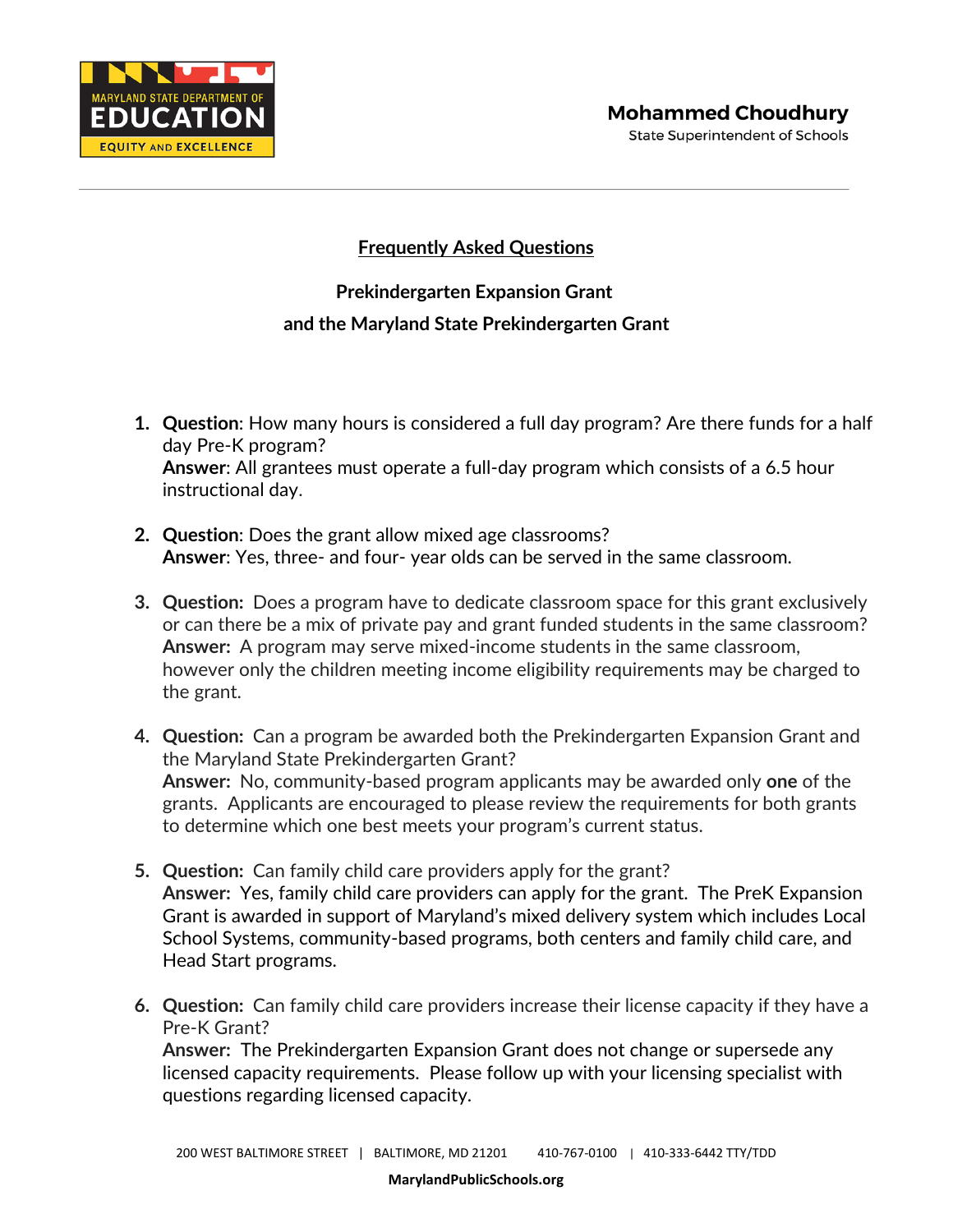- **7. Question:** Do Montessori programs fit within the criteria for the Prekindergarten Expansion Grant? **Answer:** Yes, Montessori programs meeting the grant requirements may apply for the Pre-K Grant.
- **8. Question:** Can religious-based programs apply for the grant? **Answer:** All programs meeting the grant requirements are eligible to receive grant funds. Religious-based programs are not allowed to engage in religious activities during the 6.5 hour PreK day.
- **9. Question:** How does Pre-K funding work with federally-funded Head Start Programs? **Answer:** Head Start programs can participate in the Pre-K grant and can receive state supplemental funding in addition to their federal funding. Head Start programs will have to submit budgets and documentation that shows the funds are not supplanting each other and are used for different purposes.
- **10.Question:** My program does not accept scholarships/vouchers. Does this mean that I cannot participate in the grant? **Answer:** All programs that meet the grant requirements may apply.
- **11.Question:** Can parents supplement the cost of child care in addition to the grant funds awarded? (\$13,000 per child for PreK -Expansion Grant or \$10,094 per child for Maryland State PreK Grant?)

**Answer:** No, you **may not** charge tuition for the 6.5 hour Pre-K day; however you may charge for wrap around care (i.e. before and after care) or accept scholarship funds for before and after care.

- **12.Question:** Does the grant require assistant teachers? **Answer:** There is a maximum 10:1 ratio. If there are more than 10 children with one teacher, then there must be an assistant or second teacher that meets the grant requirements.
- **13.Question:** Does the grant require meals for students? Can the meal be a snack or does it have to be a hot meal?

**Answer:** The grant requires at least one hot or cold meal per day. A snack does not substitute for the meal. It is recommended that all meals served meet the Child and Adult Care Food Program (CACFP) requirements.

- **14.Question:** Is there a required curriculum that all grantees must use? **Answer:** No, there is not a required curriculum, however the curriculum must be evidenced-based and aligned to the Maryland College and Career Ready Standards.
- **15.Question:** Is MSDE accreditation the only acceptable accreditation for grant programs?

**Answer:** Programs may seek accreditation from MSDE or any accrediting body recognized by MSDE. The list can be found on the [MSDE Accreditation Information](https://earlychildhood.marylandpublicschools.org/child-care-providers/maryland-excels/maryland-accreditation) page.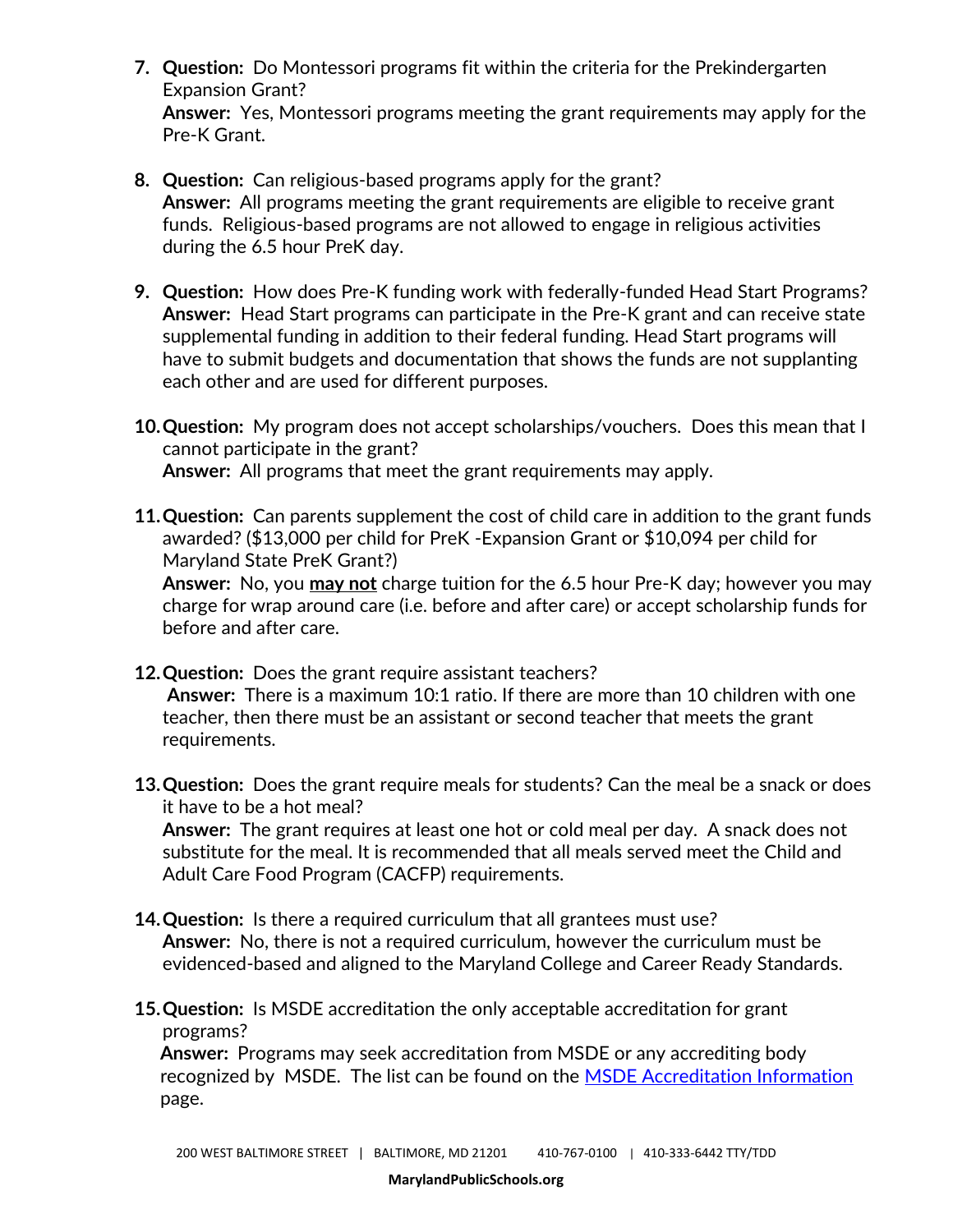- 16. **Question:** How can I find out more information about Maryland EXCELS? **Answer: [https://earlychildhood.marylandpublicschools.org/child-care](https://earlychildhood.marylandpublicschools.org/child-care-providers/maryland-excels)[providers/maryland-excels](https://earlychildhood.marylandpublicschools.org/child-care-providers/maryland-excels)**
- **17.Question:** How will I determine income eligibility for families who wish to enroll in my program?

**Answer:** MSDE will provide an income eligibility form to local school systems who will provide it to all public and private providers in that jurisdiction participating in publicly funded Prekindergarten to use with families during enrollment.

**18.Question:** How will private providers receive grant funding?

**Answer:** Private providers will submit invoices and supporting documentation to be reimbursed monthly.

**19.Question:** Does the grant support pay parity between child care and public school teachers?

**Answer:** The grant requires programs to pay instructional staff salaries and benefits that are comparable to the salaries and benefits of instructional staff employed by the county board of the county in which the early learning program is located. The certified teacher must be paid a salary comparable to at least the beginning teacher salary in the school system where their program is located. Programs may certainly pay more than the beginning salary based on a teacher's education and experience. The Grant Information Guide provides the teacher salary pay scale for each jurisdiction.

**20.Question:** What is a CDA?

**Answer:** Child Development Associate Credential <https://earlychildhood.marylandpublicschools.org/cda> For general questions about the CDA, please contact their customer service email: cdafeedback@cdacouncil.org

For specific questions about the CDA funding through MSDE for child care providers, please visit the website: [www.marylandfamilynetwork.org/providers-cda](http://www.marylandfamilynetwork.org/providers-cda)

- 21.**Question:** Does ParaPro count towards qualifications for a Teacher Assistant? **Answer:** No , Parapro does not count. A teacher assistant must have an Associates Degree or a CDA or be enrolled in those programs, or have a plan to receive a CDA or AA by 2025-2026 to be eligible to assist in a PreK Expansion classroom.
- **22.Question:** How do teachers obtain MSDE P-3 Certification?
	- **Answer:** To receive a Maryland P-3 Certification, a teacher must have:
	- 1. A minimum of a Bachelor's degree and has a college course transcript that shows the completion of all of the required Early Childhood courses and successful completion of a student teaching course through a college teacher preparation program **OR** completes a Maryland Approved Alternative Preparation Program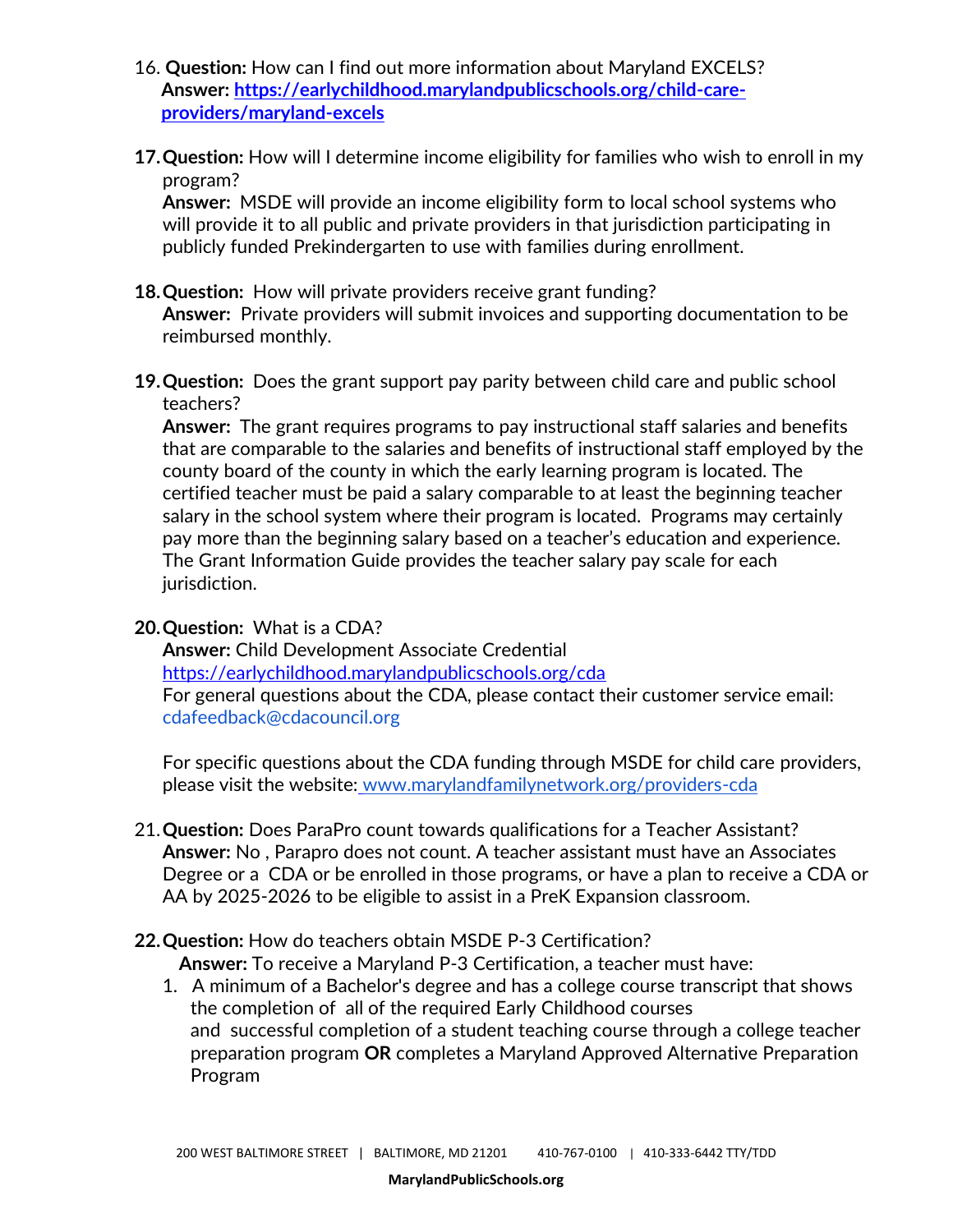- 2. **AND** Passed the Praxis Basic Skills Assessments in Reading and Mathematics and the Praxis in Early Childhood content.
- 3. There are multiple routes to receiving teacher certification in Maryland:
	- Complete a Maryland approved educator preparation program (traditional or alternative) and take the Maryland certification assessments. Teachers must create an account in the MSDE Certification portal, submit the Praxis scores, and have all of the course transcripts reviewed in order to apply for a P-3 Certificate.
	- Complete an educator preparation program at a regionally accredited institution leading to certification in that state. Applicants must also present Maryland certification assessments or the valid professional certificate earned from the out of state program along with the assessments taken to achieve the certificate. Two years of satisfactory experience may be presented in place of the assessments taken in that state.
	- Present a valid professional certificate and 27 months of satisfactory experience in the past 7 years in an area of certification comparable to a Maryland teaching certificate.
	- Present a National Board Certificate from the National Board for Professional Teaching Standards in an area of certification comparable to a Maryland teaching certificate.
	- Present verification of satisfactory completion of the coursework and experience requirements of a specific area under [Code of Maryland](http://www.dsd.state.md.us/COMAR/SubtitleSearch.aspx?search=13A.12.02.%2a)  [Regulations 13A.12.02](http://www.dsd.state.md.us/COMAR/SubtitleSearch.aspx?search=13A.12.02.%2a) and Maryland certification assessments.
- 23.**Question**: What if we have a candidate with a Bachelors Degree in Early Childhood but not a P-3 certification?

**Answer**: The candidate must have a MD teaching certificate or be pursuing certification through a MD Approved Alternative Preparation Program.

24.**Question:** What is the Maryland Approved Alternative Preparation Program? **Answer:** The Maryland Alternative Preparation Program provides a pathway to teacher certification in Early Childhood Education. The list of the current programs is available at:

<https://marylandpublicschools.org/about/Pages/DEE/ProgramApproval/MAAPP.aspx>

- 25.**Question**: How long does it take to review certification documents once they are submitted to MSDE? **Answer**: It can take up to six weeks; Questions can be directed to the [Division of](https://marylandpublicschools.org/about/Pages/DEE/Certification/index.aspx)  [Educator Certification](https://marylandpublicschools.org/about/Pages/DEE/Certification/index.aspx)
- 26.**Question**: Can school systems accept teachers with conditional certificates for PreK? Does this apply to Private Providers as well? **Answer:** Conditional certificates can only be issued by local school systems. Private providers are not eligible for conditional certificates issued by a school system.